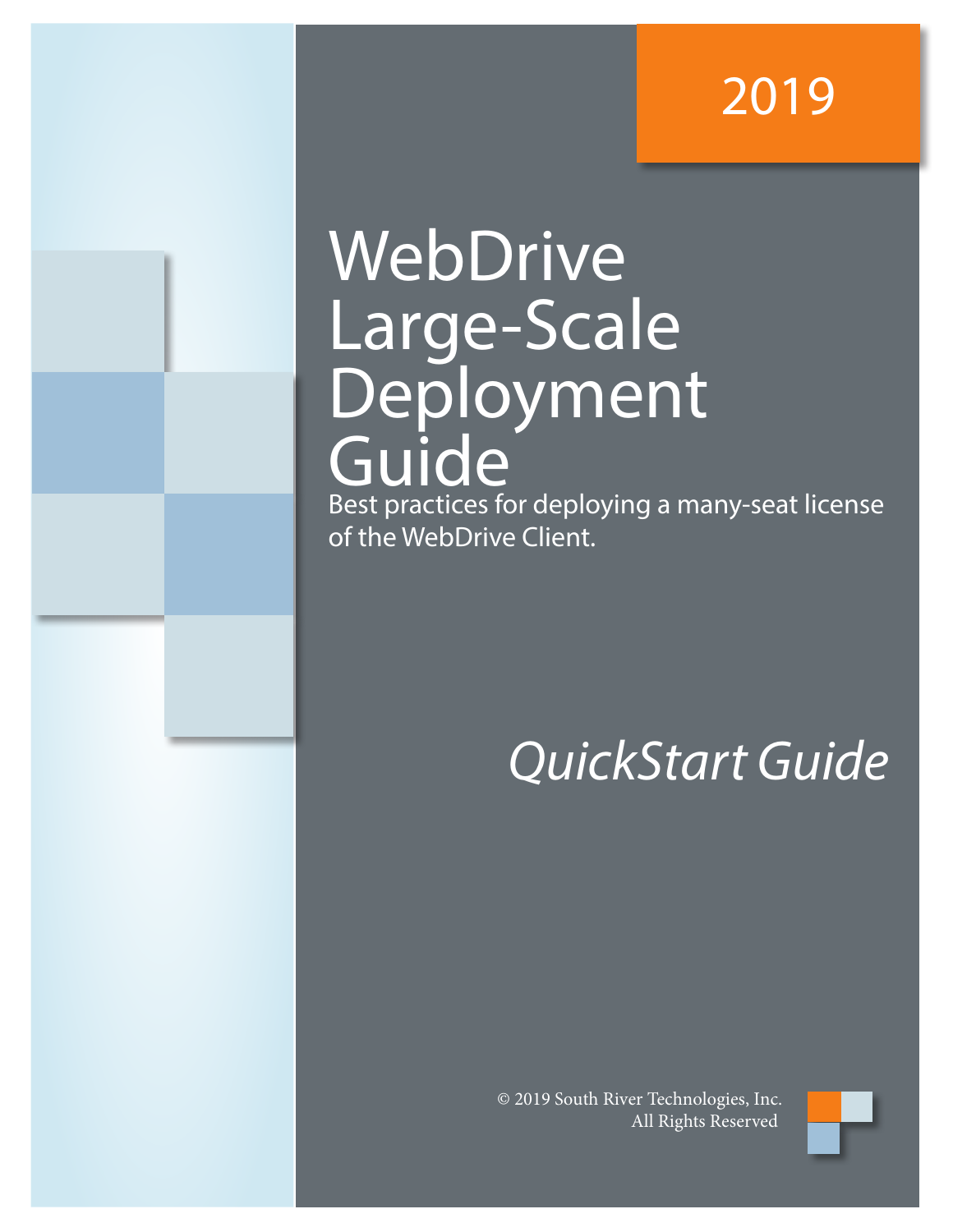

# WebDrive Large-Scale Deployment

WebDrive is specifically designed for easy mass-deployment for enterprises. You can pre-configure every aspect of WebDrive before you mass-deploy the software to save time and confusion.

This guide will take you through the steps you can use to prepare exactly the configuration of WebDrive you want installed across your enterprise.

This guide will take you through the process of:

- **•** Downloading WebDrive and creating a working folder
- **•** Embedding registration codes to activate the product automatically
- **•** Exporting an optimized user interface template to apply to all installations
- **•** Initiating a silent install on users' computers

#### **WebDrive Installer**

Download WebDrive and create a working folder:

- 1. At www.webdrive.com, download the WebDrive software by clicking the link.
- 2. The WebDrive executable should appear in the Downloads folder of your computer.
- 3. Create a working folder and place the WebDrive executable in this folder. This guide will

have you create an appsetup.ini and an appdefaults.reg file. **Any files you create using this guide should go in this folder.** During installation, WebDrive will check for files in the same directory as the executable for customization files.

4. Install WebDrive.

### **Pre-configure Registration Code**

l die L  $\mathbf{x}$ Search WebDriveLSI  $\bigodot$ S << Loca... ▶ WebDri...  $\mathbf{v}$   $\mathbf{t}$ Q Organize v Include in library 睚 ▼  $\Box$ 0 XX Name **X** Favorites a) appdefaults **Exp** Libraries appsetup webdrive64 Computer **Gu** Network

Follow these instructions to insert the registration code into your product in order to force it to activate automatically when a user downloads the software:

5. Create a file named **appsetup.ini** and place it in the working folder. To do this, create a .txt file and rename the file extension to .ini, changing the file type to All Files in the dropdown menu.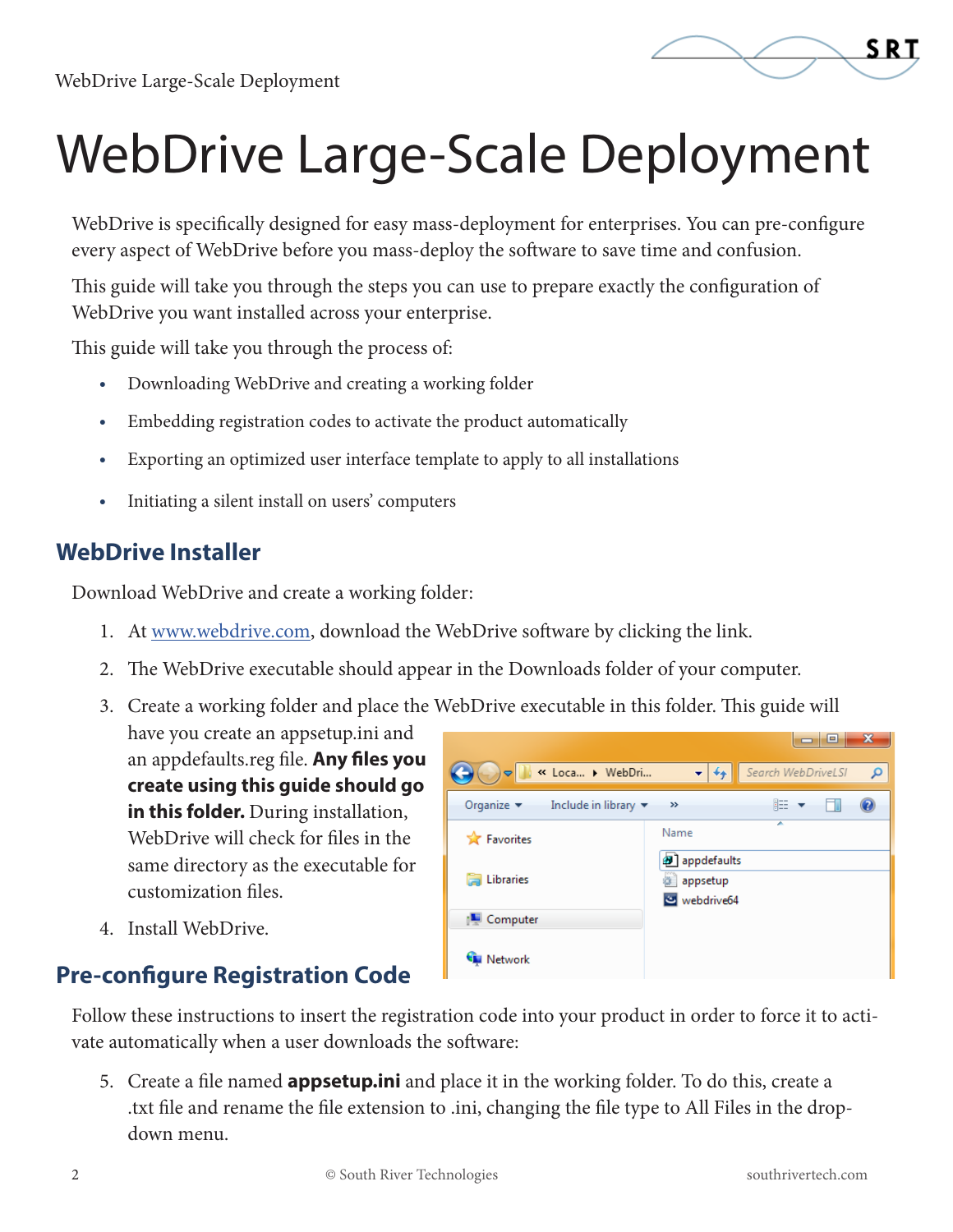- 6. Add this line to the file to preconfigure your registration code: **RegCode=YOUR REGCODE**. Replace "YOUR REGCODE" with a valid WebDrive registration code. If you've purchased a multi-seat license, your code will be good for the number of system activations purchased.
- 7. Add this line to the setup file: **LicenseActivate=1**. This will cause the product to activate automatically.

Please note that an active Internet connection is required for automatic activation to succeed. The reg code shown here is an example; insert your own activation code. If the activation is successful, the program will execute in its full operational status without activation reminders. If WebDrive

| appsetup - Notepad                                          |
|-------------------------------------------------------------|
| File Edit Format View<br>Help                               |
| RegCode=55-45CZ05-804E2391-000653-8765<br>LicenseActivate=1 |

S R 1

is unable to activate, the default WebDrive activation splash screen will display and the program will continue to run in trial mode.

Additionally, network administrators may want to turn off the "Check For Program Update" feature when installing multi-seat/enterprise wide licenses. When enabled, this feature allows an end user to periodically check for and download the latest revision of WebDrive. This capability may not be desirable in larger installations where PCs are maintained by a central group.

To turn off the "Check For Program Update" feature, add the following line to the appsetup.ini file: **ProgramUpdate=0**



#### **Pre-configured Application Settings**

Using the WebDrive client console, you can export any settings you alter in WebDrive, including all site profiles, by exporting a single file called **appdefaults.reg**. Packing this file in the folder with the WebDrive executable will cause every installation of the software to install with identical default settings of your choice.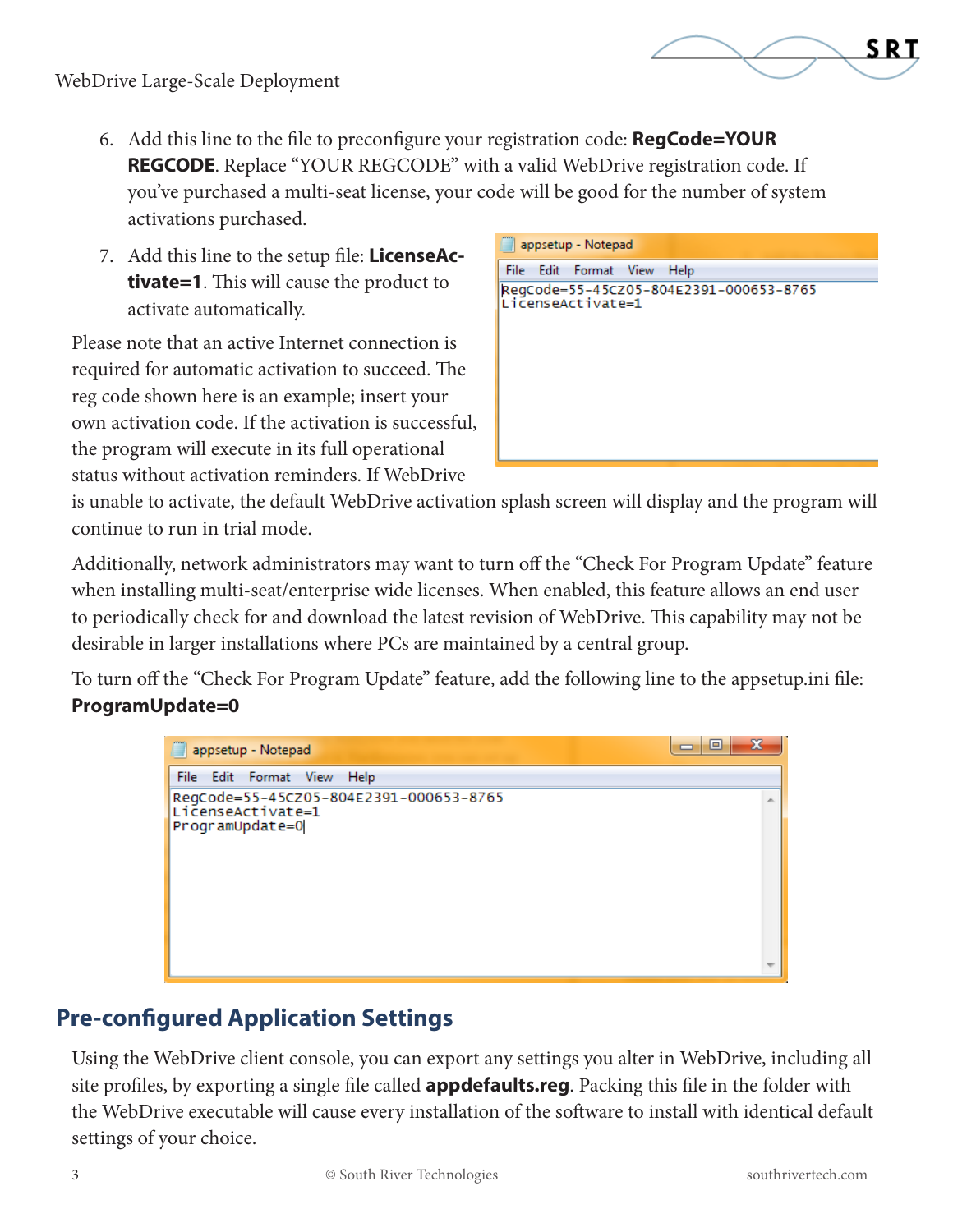

After configuring WebDrive according to your needs, click the **App Settings** button in the top

menu of the WebDrive console. On the **Settings** tab (which should display first by default), click the **Export Settings** button. From this dialogue, you can choose which configured settings to export and a location for the exported file (which should be the working file where your WebDrive executable file is stored).

When exporting, you can choose to export only the individual site information (**Export Site Database**) or the individual user information for each site (**Export User Settings**). If you choose to export the user settings, you will need to open the exported file and remove all of the path information. WebDrive will populate the correct information when it is installed; if old path information is included, users will be directed to the wrong default directories.

| <b>Program Settings</b>                                                                       | $\Sigma$<br>P                                                                                                                                                                                                                                |
|-----------------------------------------------------------------------------------------------|----------------------------------------------------------------------------------------------------------------------------------------------------------------------------------------------------------------------------------------------|
| General                                                                                       | <b>Basic Settings</b>                                                                                                                                                                                                                        |
| Settings                                                                                      | $-8$<br>器<br><b>Export Settings</b>                                                                                                                                                                                                          |
| License Information<br>Logging<br><b>File Transfer</b><br>Security<br>Proxy HTTP<br>Proxy FTP | <b><i>V</i></b> Export Site Database<br>Export User Settings<br>Filename to export to:<br>C:\WebDriveLSI\appdefaults.reg<br>$\mathbf{m}$<br><b>OK</b><br>Cancel                                                                              |
| Cache<br><b>Cache Settings</b>                                                                | Remember Site Manager Window Position<br>Import & Export                                                                                                                                                                                     |
| <b>Basic Cache Settings</b>                                                                   | <b>Export Settings</b><br><b>Import Settings</b><br><b>Advanced Settings</b><br>Display custom drive icon in Explorer                                                                                                                        |
|                                                                                               | Automatically select drive to use<br>Disable shell column handlers while connected<br>Disable DFS (improves performance of MS Office)<br>V Enable delayed close for open files<br>Use Windows to restore drives at login instead of WebDrive |
|                                                                                               | ΟК<br>Cancel                                                                                                                                                                                                                                 |

#### **Ready for Mass Installation**

Once you have customized your setup, you can run the WebDrive executable.

#### **Silent Install**

Using a silent install, push WebDrive to all of your users' computers without requiring them to go through the installation process. This means no user interface will be displayed during installation.

When you've completed setting up your pre-configured WebDrive, execute the installation program in this mode by issuing the following command from a command prompt:

C:\> Setup.exe /S /V"/qn REBOOT="ReallySuppress""

The **/v** parameter passes the information that follows directly to the MSIEXEC program, and **/qn** suppresses the user interface. The **REBOOT="ReallySupress"** option disables a reboot which may occur if this is an upgrade and files were in use at the time of installation.

#### **.zip**

For a cleaner package, and to distribute to multiple users, pack all of the files into a single executable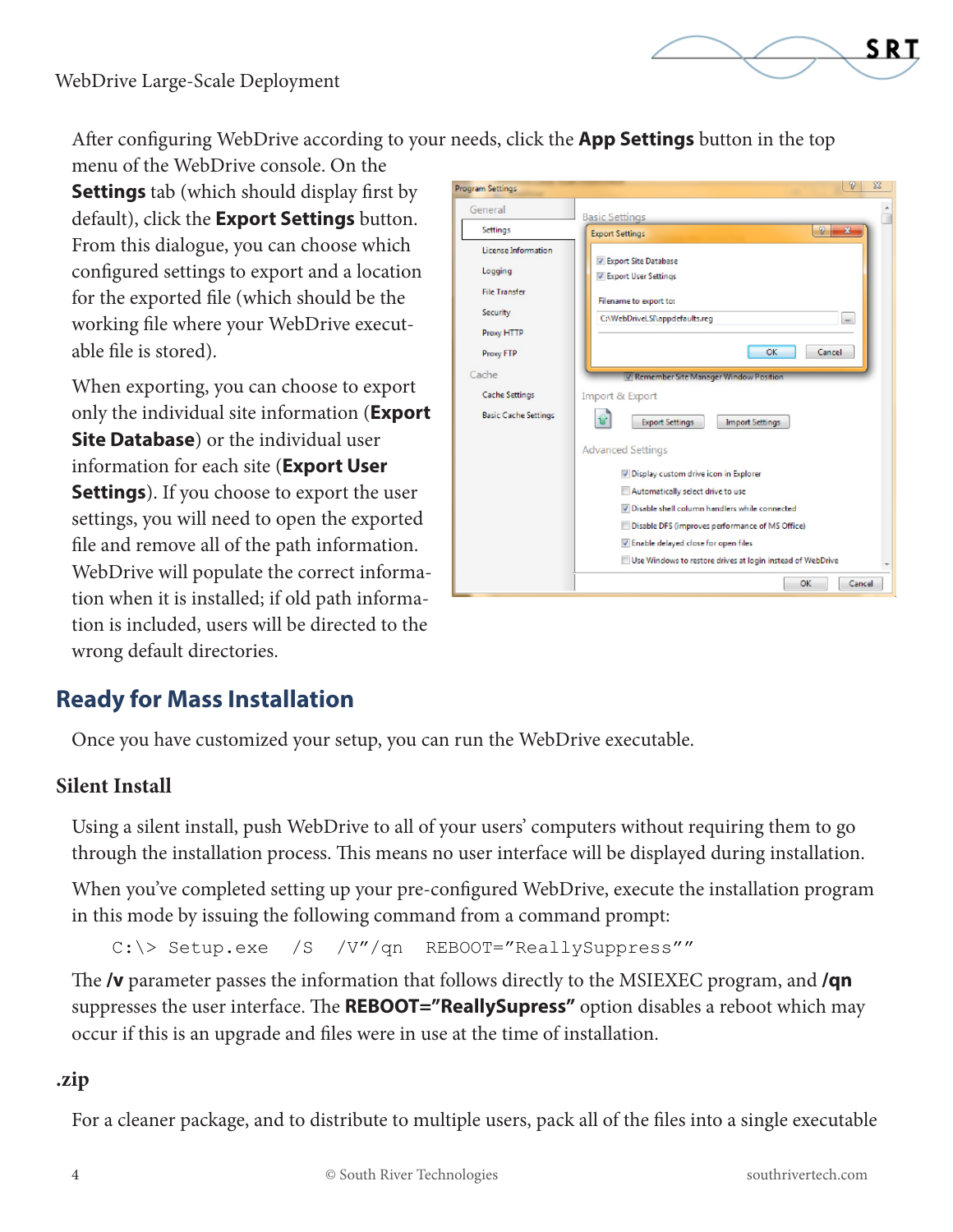

WebDrive Large-Scale Deployment

.zip file using Windows' built-in utility **iexpress.exe** (or other third-party utilities such as WinZIP) by right-clicking on the folder containing your WebDrive.exe and the other files you create using this guide and selecting Send to > Compressed (zipped) folder. This will create one executable file, which can be disseminated to user computers.

#### **Batch Files**

WebDrive can use a batch file to open a connection, copy files back and forth between the client and server, and then disconnect. The following batch file is an example. This assumes that WebDrive is installed in the default directory of **C:\program files\webdrive**.

Windows Example:

```
ECHO "Running FTP batch file!"
start /wait /D"c:\program files\webdrive" webdrive.exe /s:"Microsoft"
copy x:\dirmap.txt c:\
start /wait /D"c:\program files\webdrive" webdrive.exe X: /d
```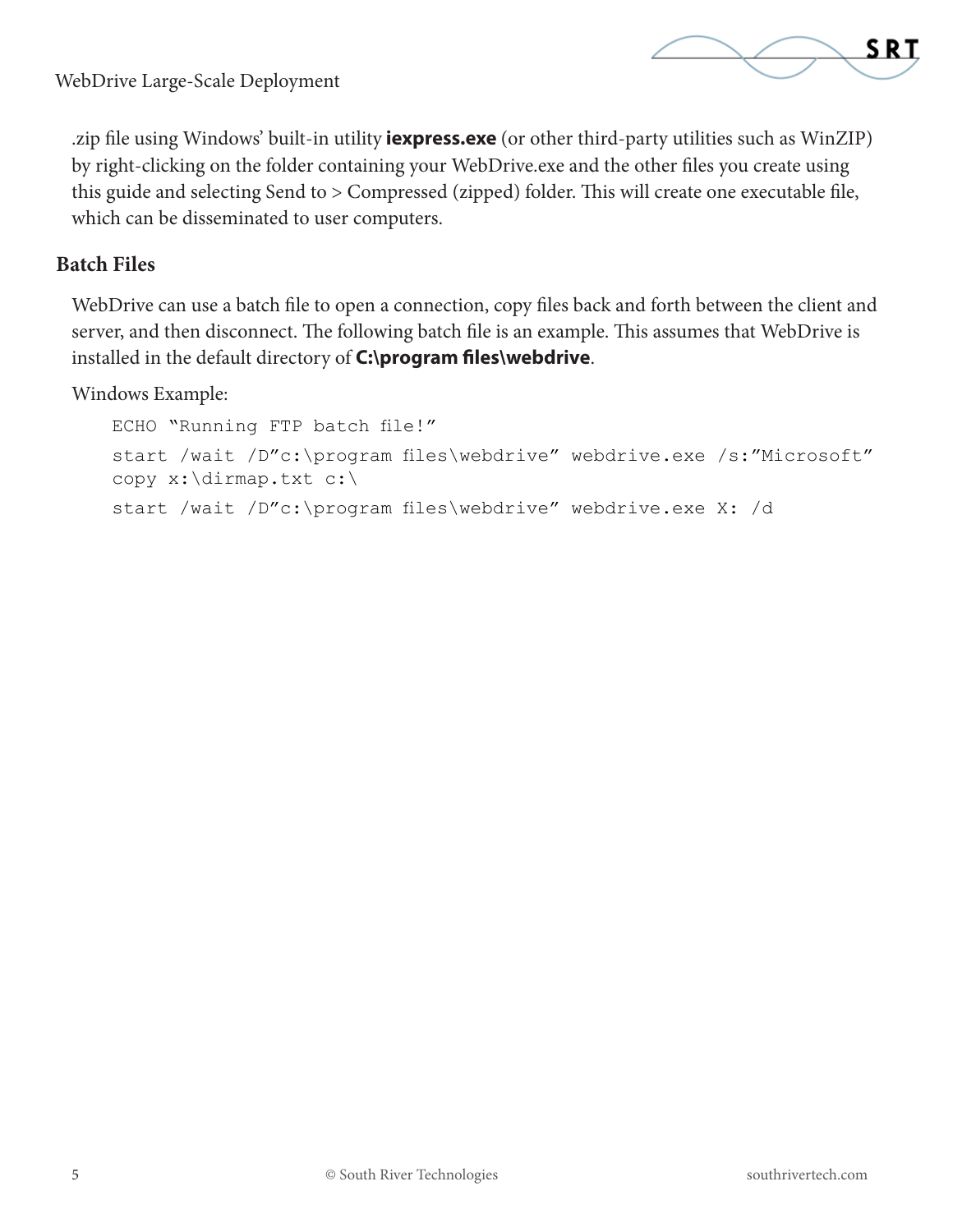

## **System Requirements**

#### **Supported Operating Systems**

WebDrive is supported on both the 32- and 64-bit editions of Windows.

- **•** Windows Vista
- **•** Windows 7
- **•** Windows 8
- **•** Windows 10
- **•** Windows Server 2016, all editions
- **•** Windows Server 2012-R2 editions
- **•** Windows Server 2012, all editions
- **•** Windows Server 2008-R2, all editions
- **•** Windows Server 2008, all editions

#### **Minimum Hardware Requirements**

- **•** Pentium® class processor or better
- **•** 4GB of RAM is required; 8GB of RAM is recommended
- **•** Minimum 100MB of free disk space for product and cacheing
- **•** Minimum SVGA (800x600) resolution